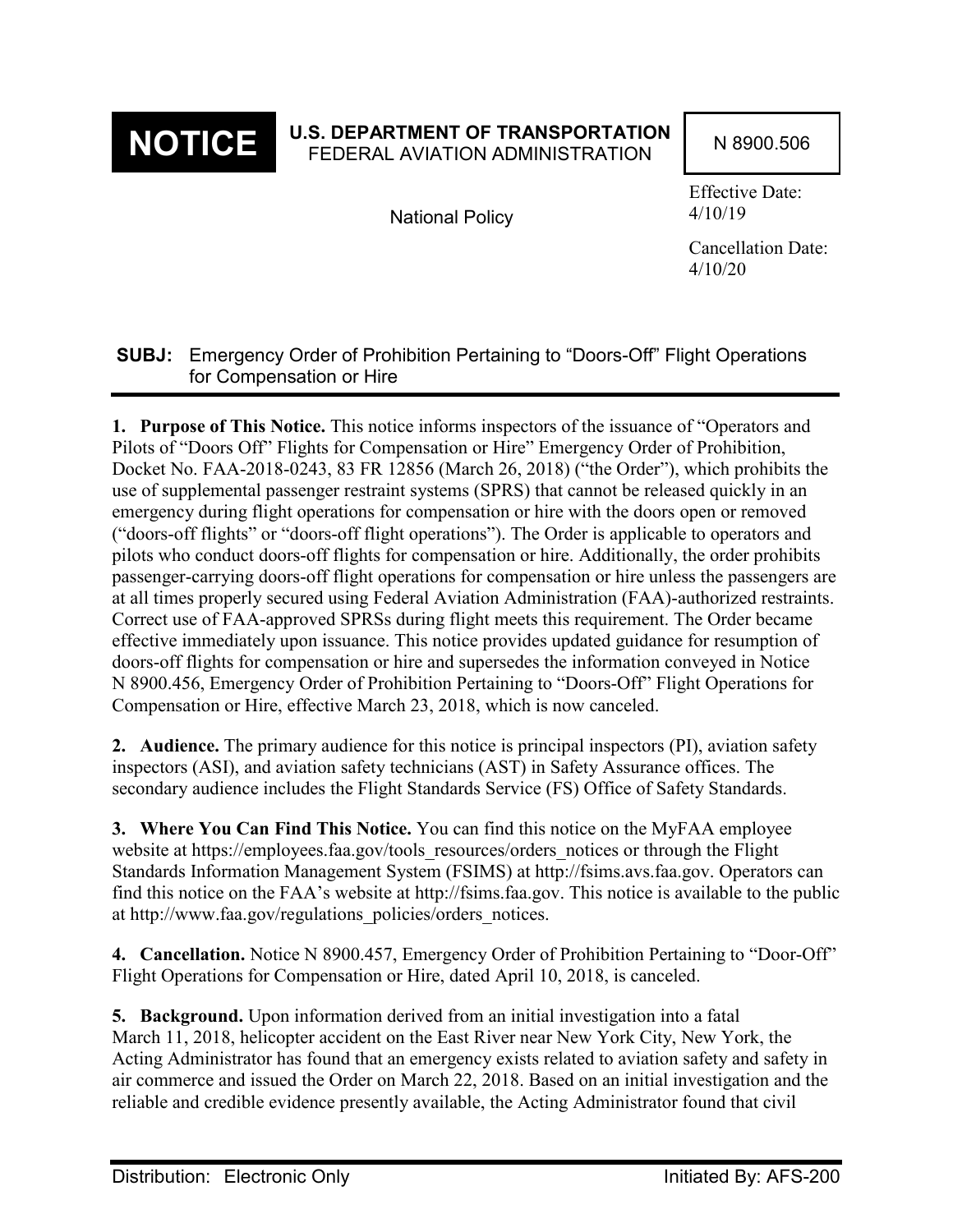aircraft N350LH, an Airbus helicopters AS350B2 helicopter, was operated "doors off" on a flight in the vicinity of New York City. All passengers on the flight wore operator-provided harness systems that allowed the passengers to move securely within the helicopter and sit in the doorsill while airborne. The SPRSs worn by the passengers, while intended as a safety measure when the aircraft was in flight, may have prevented the passengers' quick egress from the aircraft after the accident. While this accident involved an aircraft that impacted the water, passengers could face a similar hazard in other emergency situations, such as an aircraft fire on the ground.

#### **6. Action.**

**a.** All PIs, ASIs, and ASTs who have oversight responsibility of operators or pilots that conduct doors-off flights for compensation or hire are required to convey the information contained in the Order to those operators or pilots immediately. Operators and pilots must cease using SPRSs during doors-off flight operations for compensation or hire until the FS Office of Safety Standards, on behalf of the Acting Administrator, issues a Letter of Authorization (LOA) for those supplemental restraints. The LOA will be issued after determining that the restraints to be used can be quickly released by a passenger with minimal difficulty and without impeding egress from the aircraft in an emergency. The FAA will consider the design, manufacture, installation, and operation of the SPRS when reviewing all applications for an LOA. The ability of a passenger to quickly release the restraint with minimal difficulty must be inherent to the SPRS. An SPRS must not require the use of a knife to cut the restraint, the use of any other additional tool, or the assistance of any other person. An SPRS also must not require passenger training beyond what would be provided in a preflight briefing. The applicant bears the burden of clearly and convincingly demonstrating that the SPRS can be quickly released by a passenger with minimal difficulty and without impeding egress from the aircraft in an emergency.

**Note:** The Order does not apply to parachuting operations and helicopter external-load operations under Title 14 of the Code of Federal Regulations (14 CFR) part 133. Additionally, the Order does not apply to operations conducted as public aircraft operations. Additional information regarding public aircraft operations is available in Advisory Circular (AC) 00-1.1, Public Aircraft Operations—Manned and Unmanned. This AC is available at https://www.faa.gov/documentLibrary/media/Advisory\_Circular/AC\_00-1.1B.pdf.

**b.** Additionally, PIs, ASIs, and ASTs must ensure that operator and pilot procedures are in place that ensure that all passenger-carrying doors-off flight operations for compensation or hire are prohibited unless the passengers are at all times properly secured using FAA-approved restraints. Correct use of FAA-approved SPRSs during flight meets this requirement.

**c.** If a PI, ASI, or AST discovers any additional doors-off flight operations for compensation or hire during the course of routine surveillance, he or she must convey the information contained in the Order to that operator or pilot.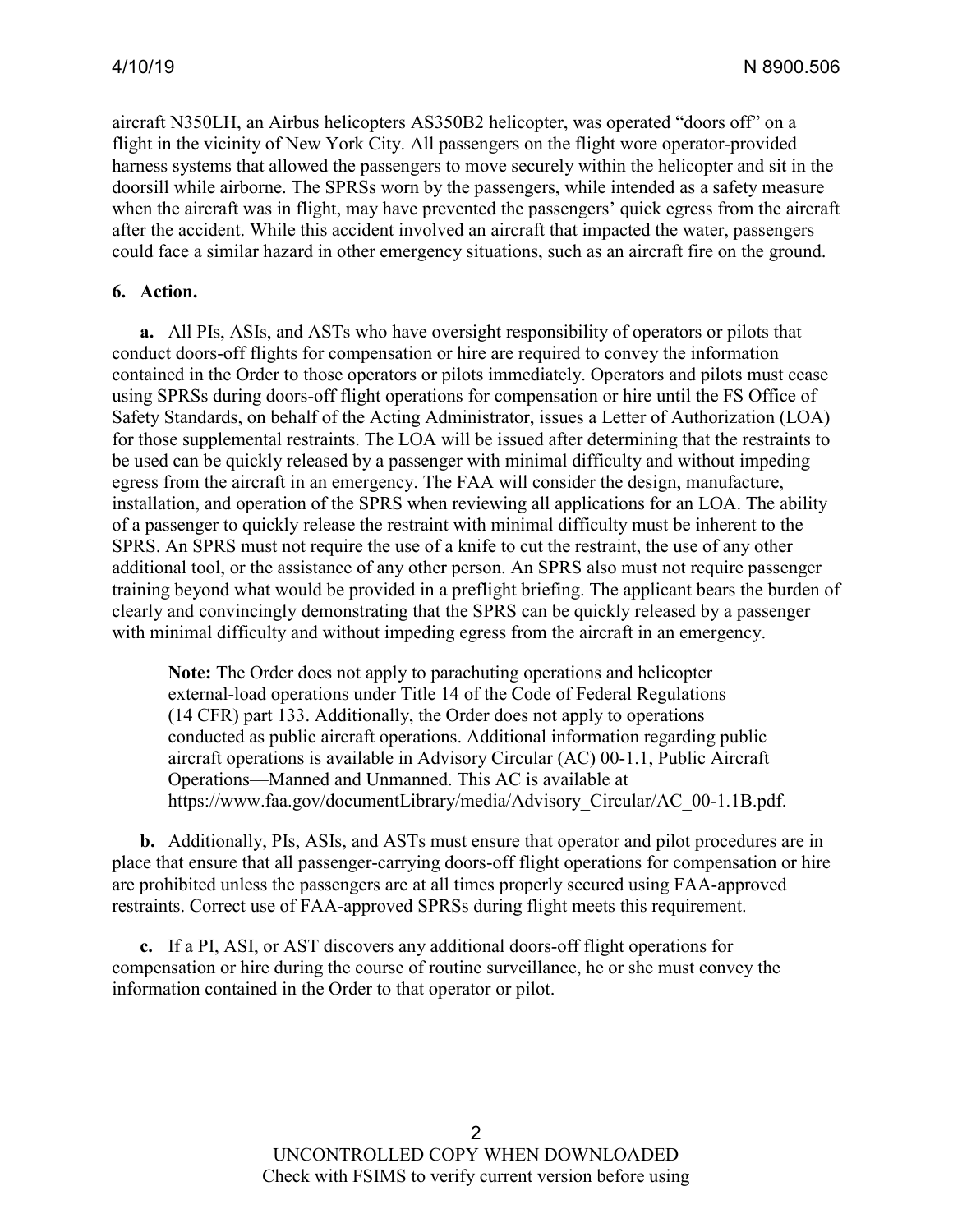#### **7. Procedure for Obtaining an LOA for Use of an SPRS.**

**a.** Operators, pilots, or individuals desiring authorization to use an SPRS should electronically complete FAA Form 7711-2, Certificate of Waiver or Authorization Application, and save it for submission to the FAA. This form can be found at http://www.faa.gov/documentLibrary/media/Form/7711-2\_\_[08-08].pdf.

**Note:** Some information requested in FAA Form 7711-2 may not be applicable to all submissions. For instance, because there is no applicable FAR, item 6 should be left blank. After reading the certification statement, the applicant must date and sign item 17.

**b.** In addition to the information required on FAA Form 7711-2, submissions must also include a completed ATTACHMENT A, Request for FAA Letter of Authorization, Supplemental Passenger Restraint System—Supporting Information, found at the end of this notice.

**Note:** The submitter must upload at least one video to www.YouTube.com that shows an occupant demonstrating the method of release from the SPRS. When uploading each video, the submitter can change the privacy settings for that video to "Unlisted" so that only people who know the link to the video can view it. An "unlisted" video will not appear in any of YouTube's public spaces. "Unlisting" a video is not required, but is encouraged.

**c.** The completed FAA Form 7711-2 and ATTACHMENT A should be uploaded and sent via email to the Air Transportation Division (AFS-200) at SPRS@faa.gov.

**Note:** If the submitter cannot comply with the electronic submission requirement, please contact AFS-200 at (202) 267-8166 for instructions.

**d.** If authorized, AFS-200 will issue an LOA to the operator, pilot, or individual submitter.

**e.** If issued to a pilot or operator, the LOA must be carried on the aircraft whenever the SPRS is used on any doors-off flight operation for compensation or hire.

**f.** If issued to an individual, the LOA may be used by the individual, at the discretion of the pilot/operator, on any doors-off flight operation for compensation or hire. The individual must provide a copy of the LOA to the pilot/operator prior to participating in the conduct of a doors-off flight operation.

**8. Consequences of Failure to Comply with the Order.** As in any situation involving noncompliance, PIs, ASIs, and ASTs are reminded to utilize the FAA Compliance Program as detailed in FAA Order 8000.373A, Federal Aviation Administration Compliance Program. For operators or pilots that are unwilling or unable to comply with the Order, PIs, ASIs, and ASTs should be aware that those operators or pilots may be subject to a civil penalty or certificate action for each flight operated in violation of the Order.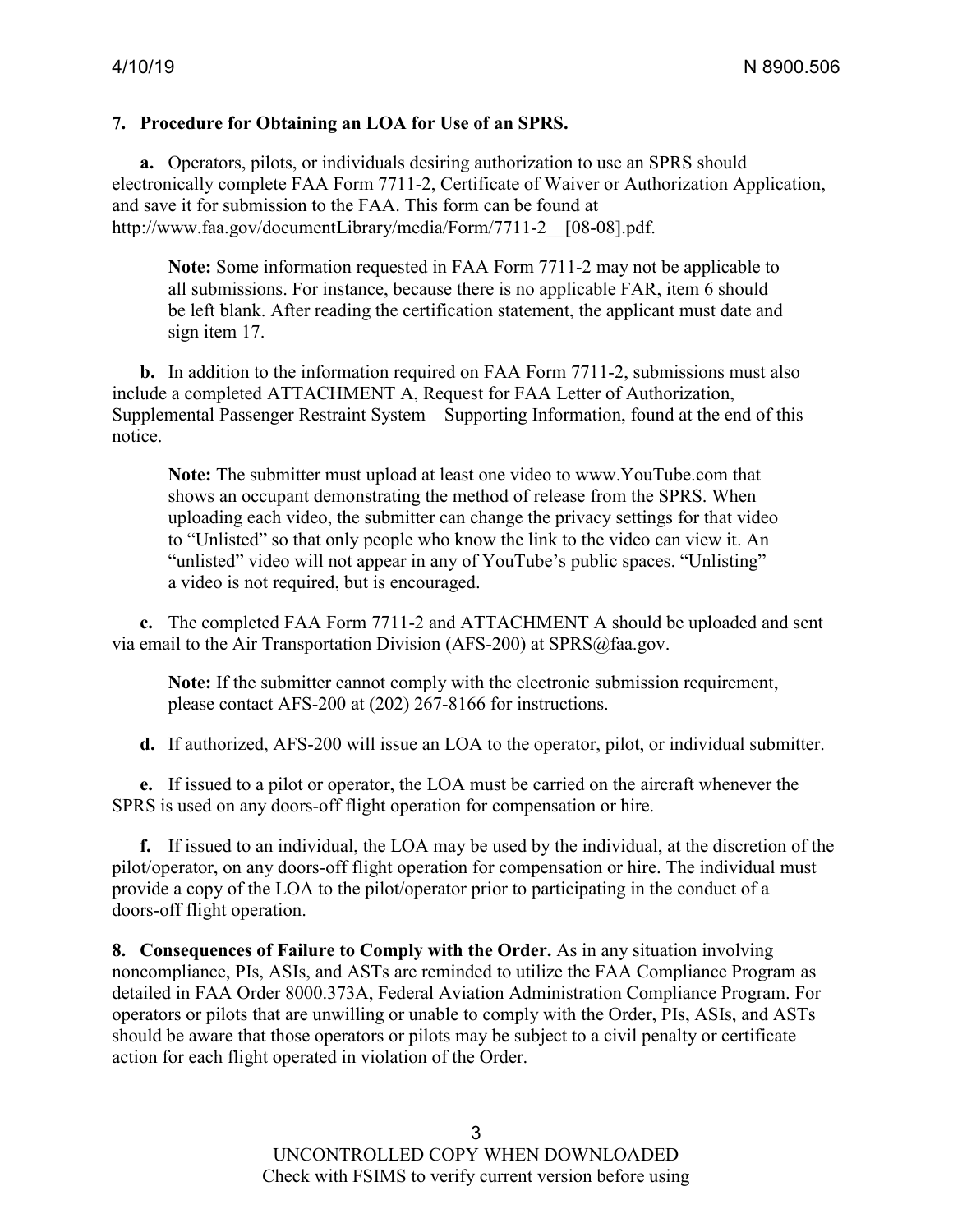**9. Disposition.** We will incorporate the information in this notice into FAA Order 8900.1 before this notice expires. Direct questions concerning the information in this notice to AFS-200 at (202) 267-8166.

ORIGINAL SIGNED by

/s/ Robert C. Carty Deputy Executive Director, Flight Standards Service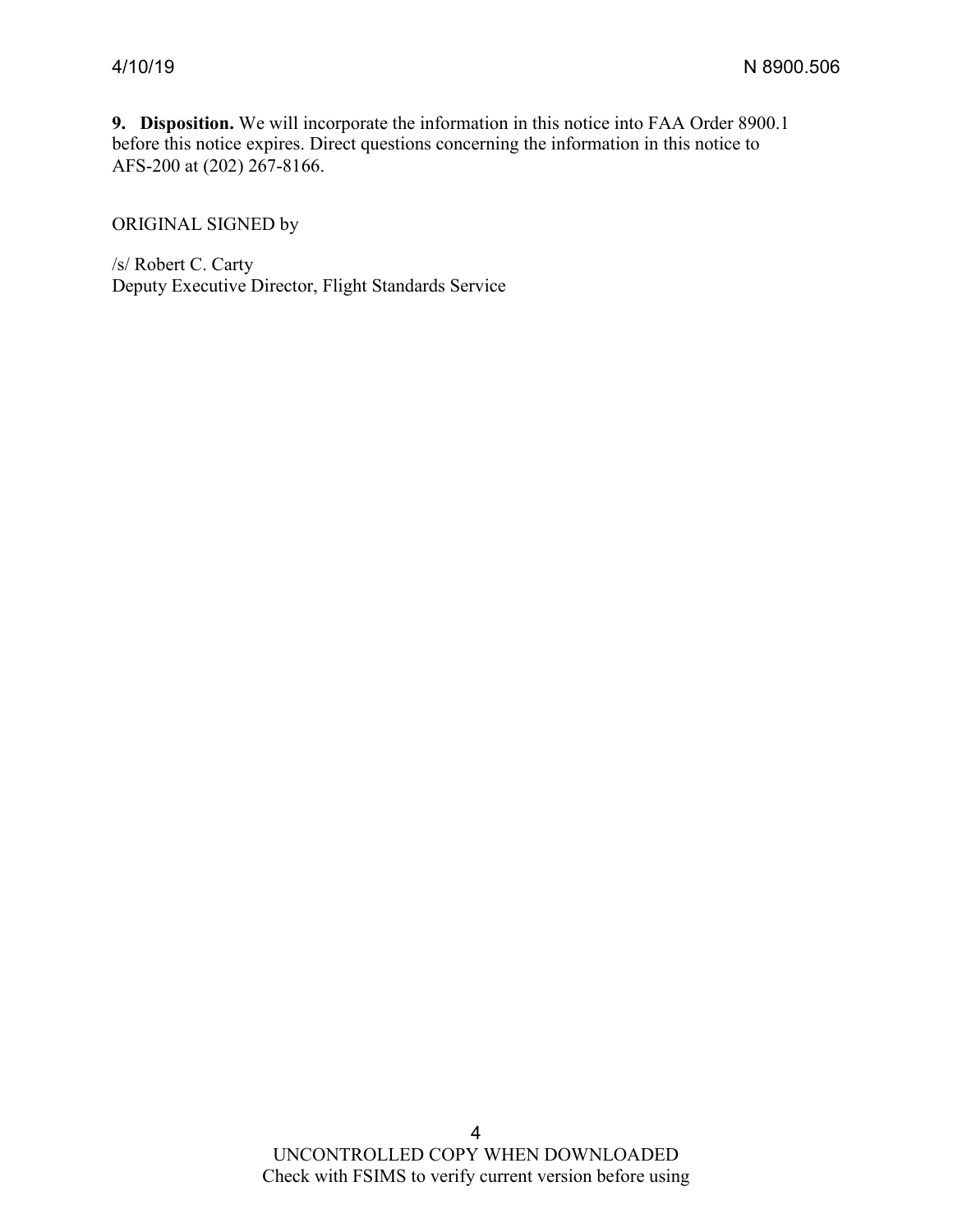## **ATTACHMENT A**

### **Request for FAA Letter of Authorization Supplemental Passenger Restraint System—Supporting Information**

As noted in "Operators and Pilots of "Doors-Off" Flights for Compensation or Hire," Emergency Order of Prohibition, Docket No. FAA-2018-0243, 83 FR 12856 (March 26, 2018), operators and pilots may conduct doors-off flights for compensation or hire involving supplemental passenger restraint systems (SPRS) if the Federal Aviation Administration (FAA) has determined that the restraints to be used can be quickly released by a passenger with minimal difficulty and without impeding egress from the aircraft in an emergency.

Specifically, the criteria includes that the ability of a passenger to quickly release the restraint with minimal difficulty must be inherent to the SPRS. Additionally, an SPRS must not require the use of a knife to cut the restraint, the use of any other additional tool, or the assistance of any other person. An SPRS also must not require passenger training beyond what would be provided in a preflight briefing.

I am submitting this information to request authorization for use of the specific SPRS listed below. I certify that the information submitted below is accurate and that the SPRS listed below meets the stated criteria and can be quickly released by a passenger with minimal difficulty and without impeding egress from the aircraft in an emergency.

I have included a link to a video (no more than 8 seconds) that shows how a passenger can quickly release the SPRS without assistance from any other individual, with minimal difficulty, and without impeding egress from the aircraft in an emergency. I understand that the file-sharing service provider should not require FAA personnel to create a user ID or password in order to open and view the video.

This completed form must be uploaded and sent via email to the Air Transportation Division (AFS-200) at SPRS@faa.gov.

**Note:** If you cannot comply with the electronic submission requirement, please contact AFS-200 at (202) 267-8166 for instructions.